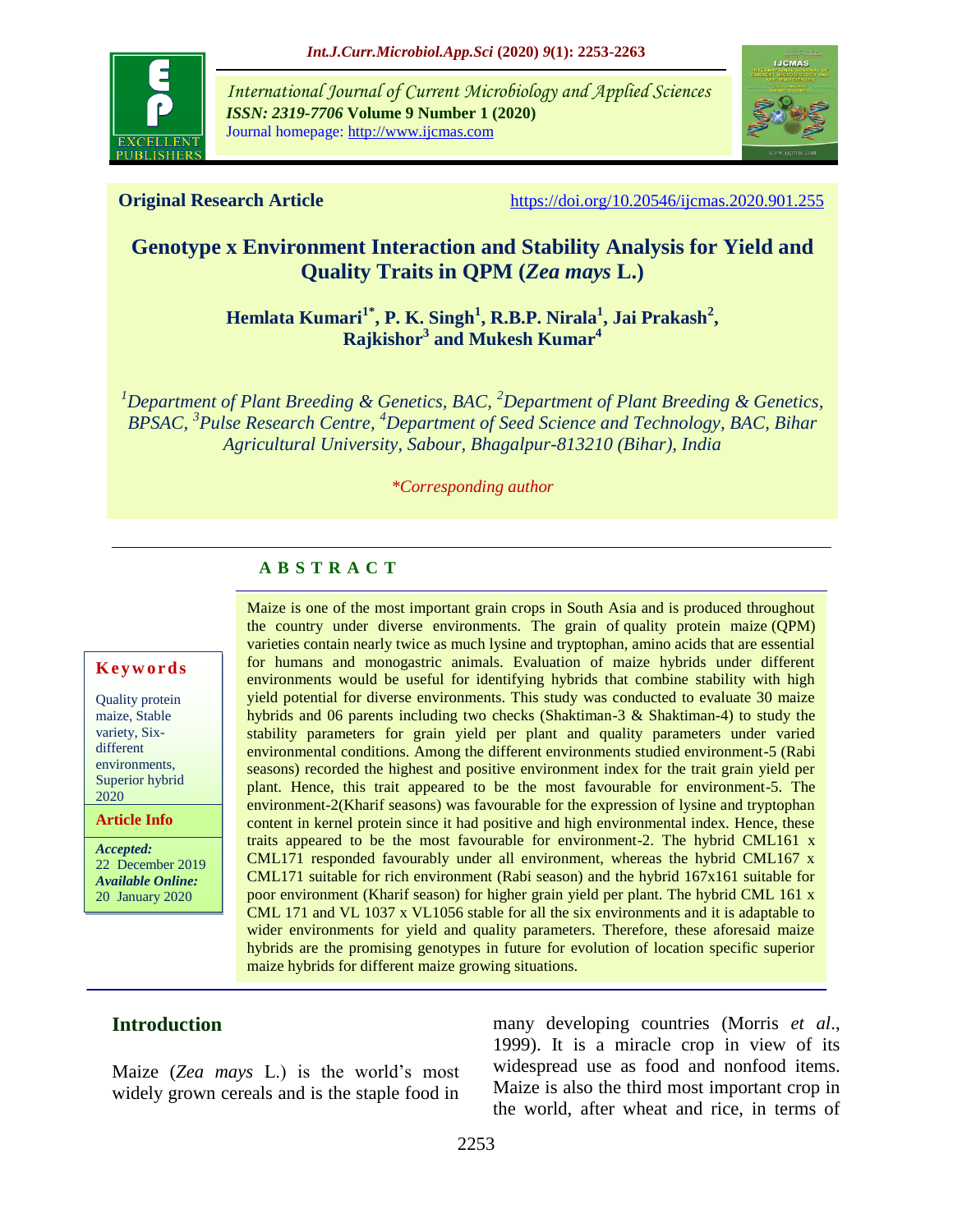growing area, production and grain yield (Shiri *et al.*, 2010).

The area, production and productivity of maize in India was 9.25 million ha, 23.70 million tones and 25.60 q/ha respectively (Annonymous, 2014) whereas in Bihar it was cultivated over 0.70 million ha with a production of 2.40 million tones having average productivity of 34.16 q/ha. (Annonymous, 2015-16). Maize is a good source of carbohydrates, fats, protein, important vitamins and minerals, providing food (25%), animal feed (12%), and poultry feed  $(49\%)$ , starch  $(12\%)$ , brewery  $(1\%)$  and seeds (1%). Apart from normal maize, it has many other types viz., quality protein maize, sweet corn, baby corn, popcorn, waxy corn, high oil corn etc. It accounts for 15 to 56% of the daily total calories of people in many of the developing countries.

Maize is a potential source of protein for human food, cattle and poultry feed. However, it is deficient in several amino acids essential for monogastric animals in which lysine is the most limiting amino acid (Bhan *et al.*, 2003). Main reasons for the poor quality of normal maize is the relatively high concentrations of prolamines or zeins storage proteins (50-60%) which are deficient in lysine and tryptophan causing maize to be nutritionally inferior in protein quality as compared with rice, wheat and other major cereals. The other storage proteins in the maize endosperm are albumins (3%), globulins (3%) and glutelins (30-45%) that have a relatively higher lysine content of 5- 6%, 5-8% and 4-5%, respectively (Wilson,1991). The discovery of mutant alleles, *opaque-2* (o2*o2*) (Mertz *et al.,* 1964) by Purdue University researchers were found to alter the amino acid profile and the composition of maize endosperm protein and result in two fold increase in the levels of lysine and tryptophan compared to what is encountered in normal maize genotypes. Yet,

it expresses negative pleiotropic effects on the grain quality such as lower density, susceptibility to pests and diseases and a floury appearance (Vasal, 2001). The International Maize and Wheat Research Center (CIMMYT) has developed quality protein maize (QPM) that improves kernel quality characteristics over *opaque-2* (o2*o2*) soft genotypes, by introducing modifier genes and selecting for a hard, vitreous endosperm in *opaque-2* (o2*o2*) germplasm (Vasal, 2001).

After the discovery of the nutritional benefits of the opaque-2 (op2) mutation, it has been incorporated into many breeding programs worldwide, with a major emphasis on conversion of normal endosperm populations and inbred lines to opaque-2 (op2) versions through a modified back crossing cum recurrent selection method.

The studies indicated that the QPM protein contains, in general, 55% more tryptophan, 30% more lysine and 38% less leucine than that of normal maize (Prasanna *et al*., 2001). The biological value of QPM protein is about 80% that of milk, which is about 90% and that of normal maize is only about 45% (FAO, 1992). QPM also provides better quality feed and fodder to poultry, cattle, swine, and fishmeal industries. Bressani (1991) stated that people eating QPM had significantly higher nitrogen retention than those who ate normal maize, indicating that QPM protein is more "bioavailable". Besides the increased biological value, QPM has additional nutritional advantages, such as higher concentrations of niacin (vitamin  $B_3$ ) and improved absorption of potassium (Graham *et al.,* 1980) and carotene (De Bosque *et al.,* 1988). Substituting normal maize with high lysine maize on an equal weight basis can maintain proper amino acid balance (Wilson, 1991). The adoption of QPM can contribute immensely to alleviation of malnutrition in maize based economies in developing countries. The nutritional quality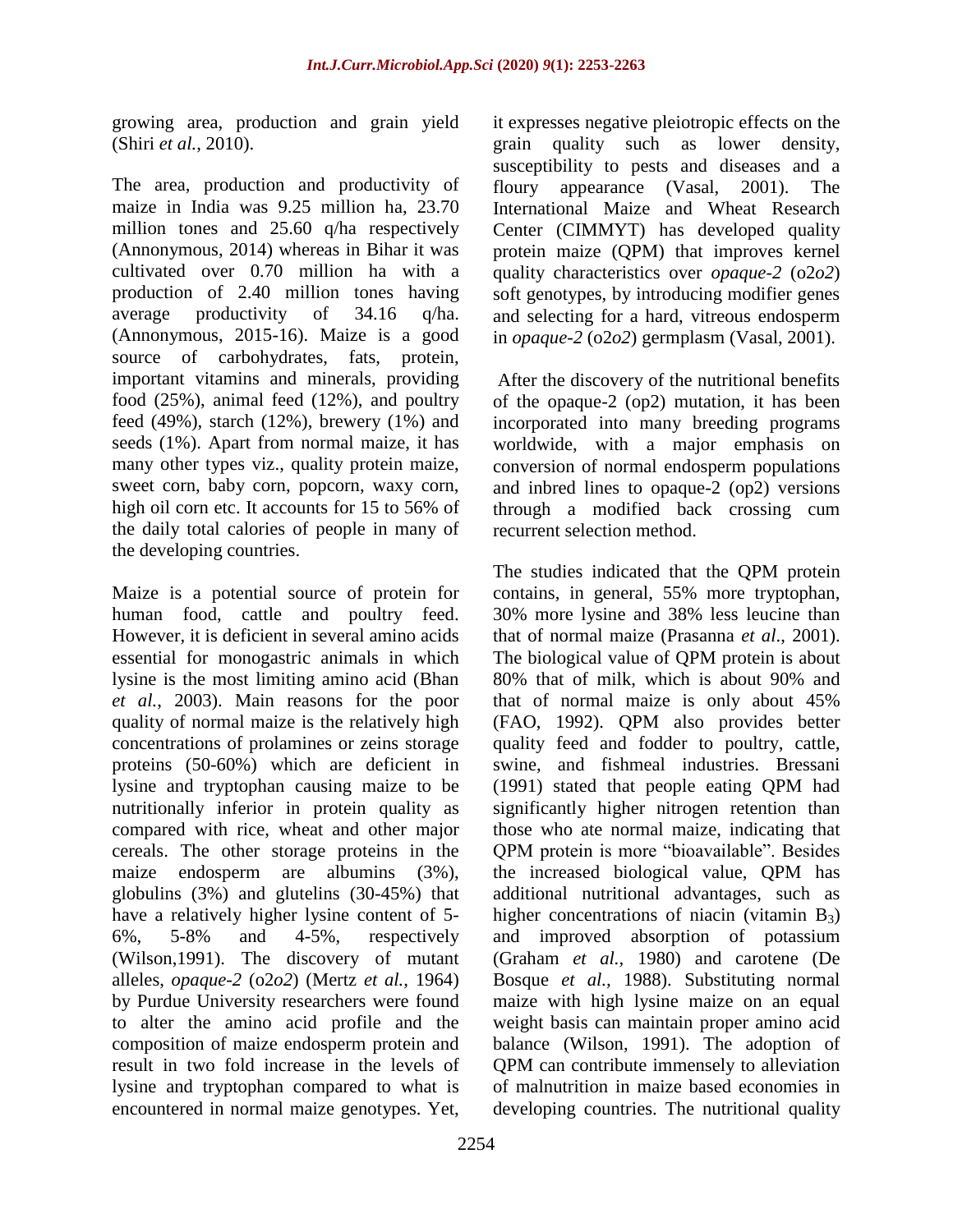of the protein in QPM grain approaches that of protein derived from cow's milk.

In India in the 1970, three opaque-2 composites were developed and commercially released such as Shakti, Ratan and Protina. In 1997 Shakti-1 (OPV) was developed with modified endosperm and nutritionally superior opaque-2 composites. Later on in India several QPM hybrids were developed for different agroclimatic conditions like HQPM 4, HQPM 1, HQPM 5, HQPM 7, Vivek QPM 9, Shaktiman 1, Shaktiman 2, Shaktiman 3 and Shaktiman 4 (Dass *et al.,* 2009a).

The ideal maize genotype could produce high yield regardless of environmental conditions. In reality, genotypes not performed equally well in all environments but some trend to be closer than others. Genotypes response to changing environments can be measured statistically by genotype x environment interaction. Stable genotypes would have a small genotypes x environment interaction, while those with large interaction could be called unstable. A reliable method of estimation of stability was proposed using regression analysis by Eberhart and Russell (1966). Further, its genotype x environmental interaction and stability of across environments help in identifying suitable QPM parents and its hybrid that are widely or specifically adapted to environments.

Keeping in view of aforesaid information, the present investigation is undertaken to explore the genetic potentiality of QPM inbred lines in view of the development of single cross QPM hybrids, with objectives to identifying productive, nutritionally superior and stable single cross hybrids.

### **Materials and Methods**

The experimental material consist of six

inbreed line with 2 checks (Shaktiman-3 and Shaktiman-4) as mentioned in table-1. The parent were evaluated and crossed during rabi 2016-17 in crossed in full diallel fashion [Griffing, 1956(b), method 1 model 1] to derived the single cross hybrid at Maize Section, BAC Sabour. The hybrid were evaluated for stability at three different locations such as sabour, purnea and mokama during kharif 2017 and rabi 2017-18 in randomized complete block design (RCBD) with three replications, 06 parents along with checks .The plots selected were uniform in topography, fertile and well drained soil. The experiment was laid out, with a row length of 4 m, with inter and intra row spacing of 75cm and 20cm respectively. Each genotype was sown with 2 rows. Five plants from each replication were randomly selected and tagged for recording observations in each genotype.

Data were recorded on different morphological and Quality parameters viz., Morphological data, namely, grain yield/plant were recorded on 5 randomly taken competitive plants from middle row of plot. Data for protein content in kernel, tryptophan content in kernel protein and lysine content in kernel protein were taken from the sample of bulk seeds. The stability of yield performance for each genotype was calculated by regressing the mean yield of individual genotypes on environmental index, similarly calculating the deviations from regressing the mean yield of individual genotypes on environmental index as suggested by Eberhart and Russell model (1966). Regression coefficient (bi) was considered as an indication of the response of the genotype to varying environment while the environment and genotype  $\times$  environment interactions were partitioned into three components viz., environment (linear), genotype x environment (linear) and deviation from regression (pooled deviation over the genotypes).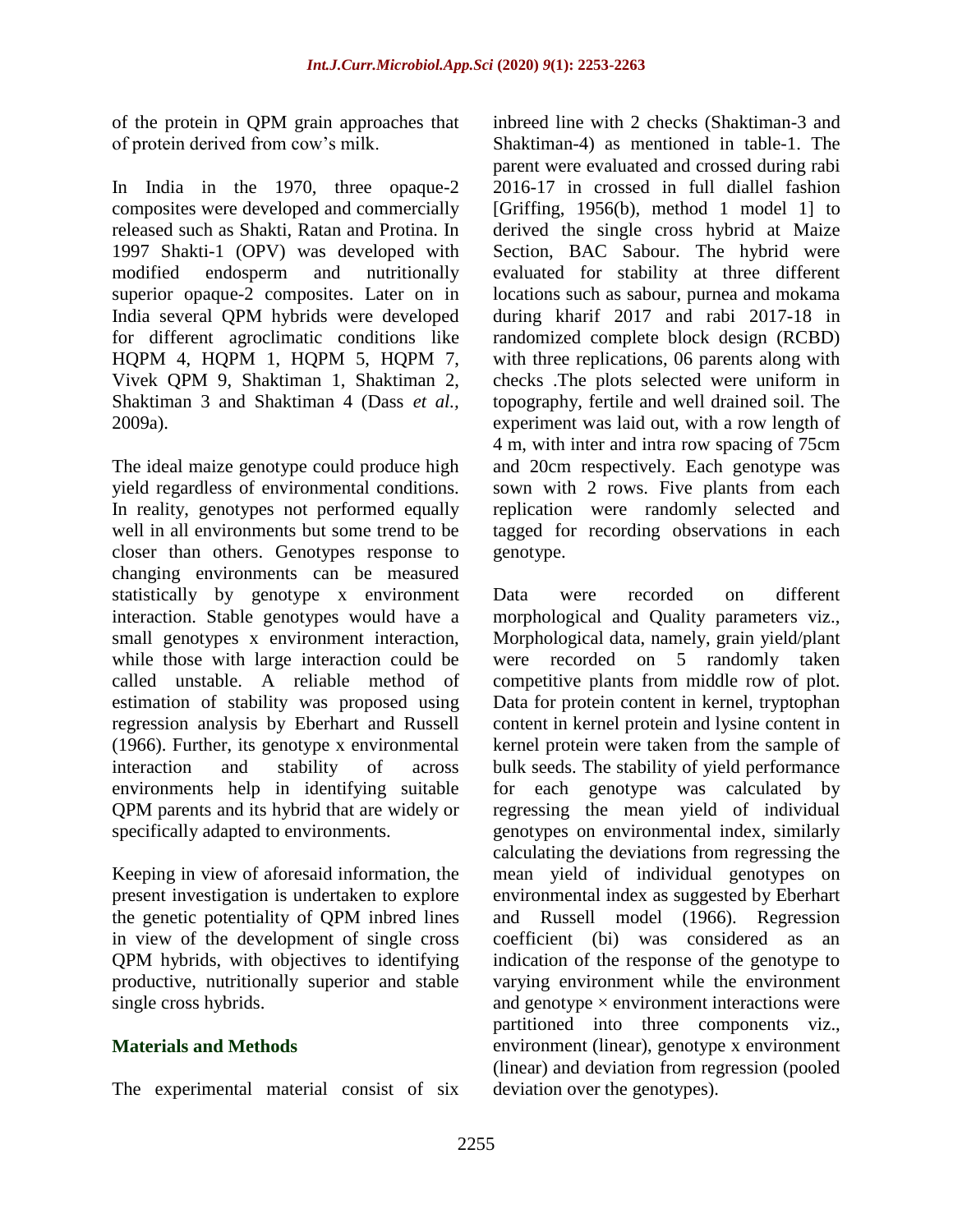#### **Results and Discussion**

Analysis of variance for stability showed significant mean squares for genotypes and environments (linear), indicating that the genetic variation was present and the environments were distinct from one another (Table 2). Variance due to environment plus interaction of genotype and environment and pooled deviation (nonlinear) were significant for grain yield per plant indicating presence of variation in the mean performance of all genotypes over environments i.e., differential behaviour of the genotypes under different environments except lysine content in kernel protein, tryptophan content in kernel protein and protein content in kernel. These findings are in consistent with Deshpande and Dalvi (2006), Panwar *et al.,* (2008), Ramya and Senthilkumar (2008) and Krishnappa *et al.,*  (2009). The pooled analysis of variance revealed that genotype x environment (linear) interactions were highly significant for a character i.e., grain yield per plant implying differential response of genotypes under six locations for the character, Similar reports were earlier made by Panwar *et al.,* (2008) and Ramya and Senthilkumar (2008).The genotype x environment (linear) interactions for the remaining 3 characters i.e., lysine content in kernel protein, tryptophan content in kernel protein and protein content in kernel were non-significant. Therefore, further analysis of stability was not carried out for these 3 characters.

The environmental indices computed for 4 characters are presented in the (Table 3) Environmental index directly reflects the environment by negative and positive values. Among the 6 environments, Environment-5 (Rabi seasons) recorded the highest and positive environmental index for the trait like grain yield per plant. Therefore, this environment appeared to be the most favourable for particular conditions. None of the traits had positive indices in Environment-5. The Environment-2(Kharif seasons) was favourable for the expression of high lysine content in kernel protein, tryptophan content in kernel protein and protein content in kernel, since it had positive and high environmental index. Hence, these traits appeared to be the most favourable for environment-2 conditions. Negative values of environmental index indicated the unfavourable nature of that particular condition.

In this study, the mean performance coupled with the regression coefficient (bi) and variance of deviation from regression (δ2di) of each genotype represented its stability (Table 4a and 4b). With these conditions, the parents and hybrids were classified and evaluated for their adaptability and stability in respect of yield and other component characters studied.

Eberhart and Russell (1966) described an ideal variety as one which should have high mean value over a wide range of environments, a regression coefficient around unity and non-significant deviation from regression coefficient. Genotypes based on their stability for different traits under the study were categorized in (Table 5). The ability to develop high yielding and stable cultivars is an ultimate goal in most breeding programs. The consistent performance of a genotype, both with high or low yield across different environments is referred as yield stability (Epinat-Le Signor *et al*., 2001). An ideal maize hybrid should have a high mean yield combined with a low degree of fluctuation under different environments (Annicchiarico, 2002).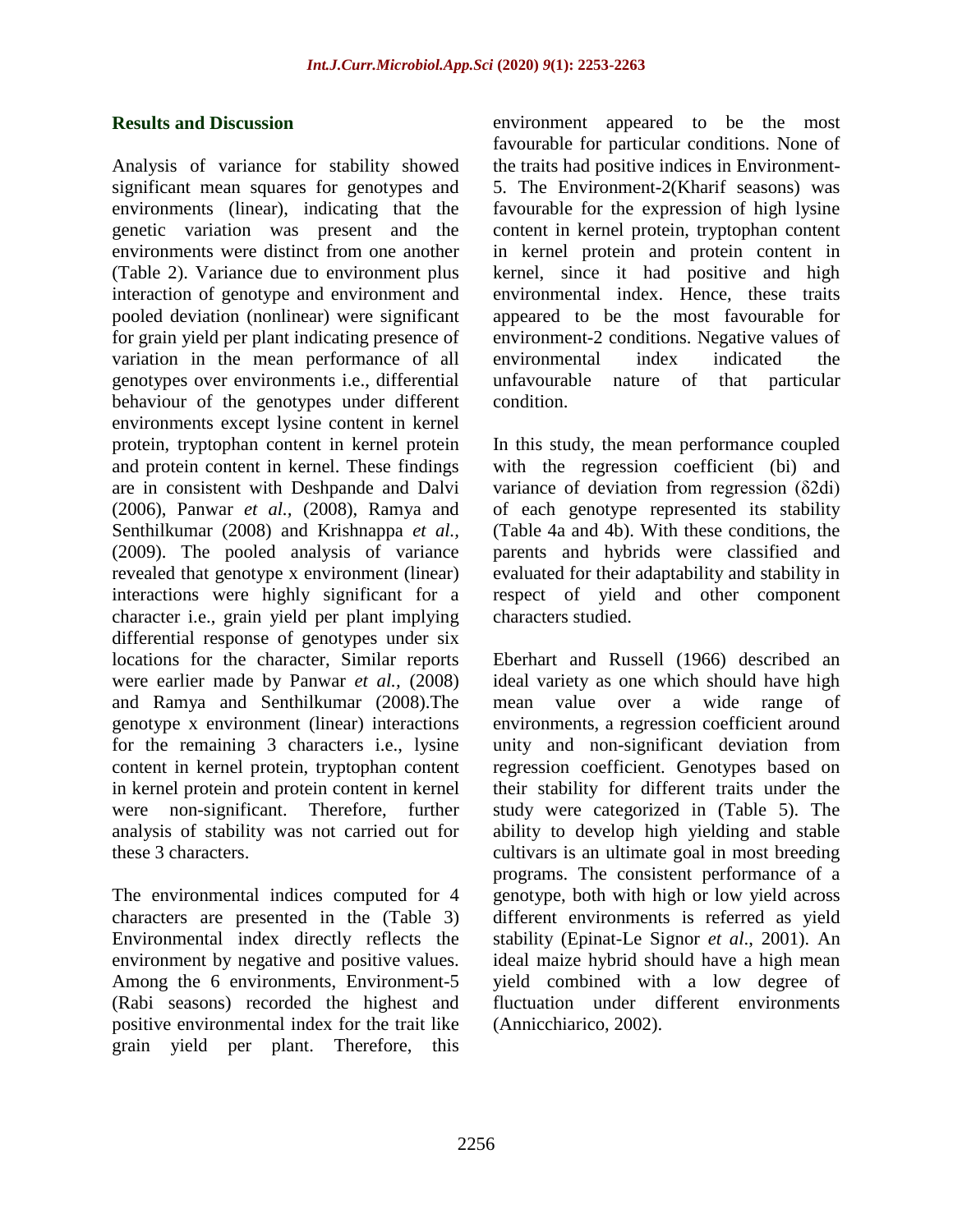#### *Int.J.Curr.Microbiol.App.Sci* **(2020)** *9***(1): 2253-2263**

| SN.            | <b>Inbred line</b> | Pedigree       | <b>Colour</b> | <b>Source</b>                 |
|----------------|--------------------|----------------|---------------|-------------------------------|
|                | <b>CML161</b>      | <b>CML161</b>  | Yellow        | CIMMYT, HYD. (India)          |
| $\overline{2}$ | <b>CML167</b>      | <b>CML167</b>  | Yellow        | CIMMYT, HYD. (India)          |
| 3              | <b>CML171</b>      | <b>CML171</b>  | Yellow        | CIMMYT, HYD. (India)          |
| 4              | <b>CML193</b>      | <b>CML193</b>  | Yellow        | CIMMYT, HYD. (India)          |
| 5              | <b>VL1037</b>      | CL02450Q-B-B*6 | Yellow        | CIMMYT, HYD. (India)          |
| 6              | <b>VL1056</b>      | CML 451Q-B*7-# | Yellow        | CIMMYT, HYD. (India)          |
| 7              | Check-1            | Shaktiman-3    | Yellow        | RAU, PUSA, Samastipur (Bihar) |
| 8              | Check-2            | Shaktiman-4    | Yellow        | RAU, PUSA, Samastipur (Bihar) |

## **Table.1** Details of QPM genotypes studied

# **Table.2** Analysis of variance of Stability for different traits in QPM

| <b>Source of Variations</b>                              | df  | <b>Mean Square</b>                 |                                              |                                               |                                    |
|----------------------------------------------------------|-----|------------------------------------|----------------------------------------------|-----------------------------------------------|------------------------------------|
|                                                          |     | <b>Grain yield</b><br>per<br>plant | <b>Lysine</b><br>$%$ in<br>kernel<br>protein | <b>Tryptophan</b><br>$%$ in kernel<br>protein | <b>Protein</b><br>$%$ in<br>kernel |
| <b>Genotype</b>                                          | 37  | 5868.24**                          | $0.41**$                                     | $0.02**$                                      | $0.28**$                           |
| Environment +<br><b>Genotype x</b><br><b>Environment</b> | 190 | 669.86**                           | 0.02                                         | 0.01                                          | 0.00                               |
| <b>Environment</b> (Lin.)                                | 1   | 101057.15**                        | $0.16**$                                     | $0.01**$                                      | $0.03**$                           |
| <b>Genotype x</b><br>Environment. (Lin.)                 | 37  | 374.68**                           | 0.02                                         | 0.01                                          | 0.01                               |
| <b>Pooled Deviation</b>                                  | 152 | 81.27**                            | $0.02**$                                     | 0.01                                          | 0.01                               |
| <b>Pooled Error</b>                                      | 444 | 32.71                              | 0.01                                         | 0.01                                          | 0.01                               |

\*, \*\* Significant at 5 % & 1 % level of probability, respectively

## **Table.3** Environmental indices for different characters in QPM

| <b>Parameters</b>              | <b>Kharif</b> |               |               | Rabi          |               |               |
|--------------------------------|---------------|---------------|---------------|---------------|---------------|---------------|
|                                | <b>Sabour</b> | <b>Mokama</b> | <b>Purnea</b> | <b>Sabour</b> | <b>Mokama</b> | <b>Purnea</b> |
|                                |               |               |               |               |               |               |
|                                | $(E_1)$       | $(E_2)$       | $(E_3)$       | $(E_4)$       | $(E_5)$       | $(E_6)$       |
| Grain yield/plant              | $-25.837$     | $-14.935$     | $-21.526$     | 18.178        | 22.982        | 21.138        |
| Lysine % in kernel protein     | $-0.023$      | 0.031         | $-0.038$      | 0.017         | $-0.015$      | 0.028         |
| Tryptophan % in kernel protein | $-0.006$      | 0.004         | $-0.010$      | 0.006         | $-0.003$      | 0.009         |
| Protein % in kernel            | $-0.007$      | 0.010         | 0.001         | 0.010         | $-0.025$      | 0.011         |

**Note:** E: Environment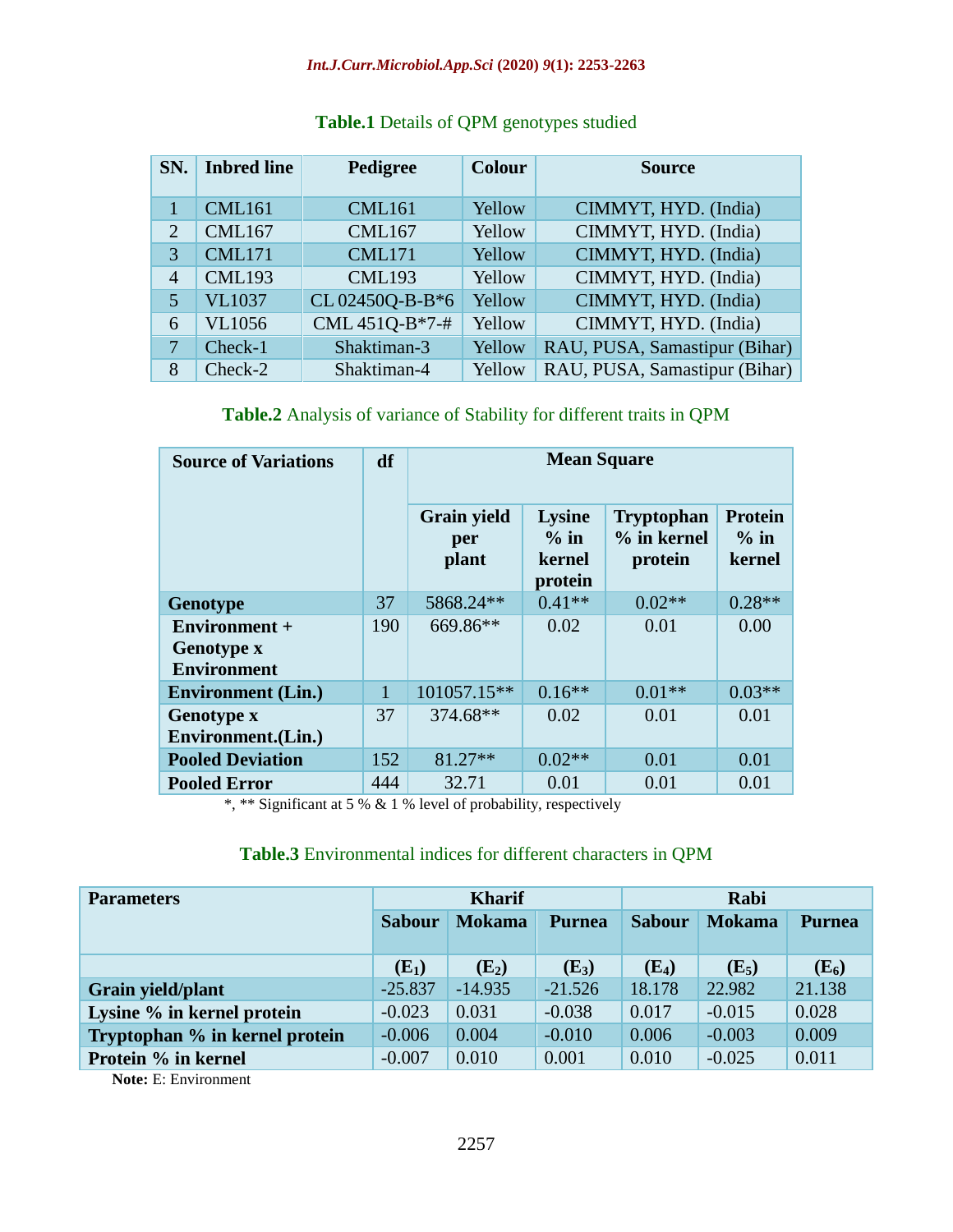| <b>SN</b>               | Entry                          |                | Protein % in kernel |                        | Lysine % in kernel protein |                      |                            |
|-------------------------|--------------------------------|----------------|---------------------|------------------------|----------------------------|----------------------|----------------------------|
|                         |                                | $X_i$          | $bi$                | $S^2d_i$               | $X_i$                      | $bi$                 | $S^2d_i$                   |
| $\mathbf{1}$            | CML161xCML167                  | 9.883          | 2.693               | 0.0015                 | 3.582                      | 1.207                | $0.1252***$                |
| $\mathbf{2}$            | CML161xCML171                  | 9.724          | 1.555               | $-0.0011$              | 3.244                      | $-0.417**$           | $-0.0010$                  |
| $\mathbf{3}$            | CML161xCML193                  | 9.667          | 0.523               | 0.0023                 | 3.183                      | 1.223                | $0.0237***$                |
| $\overline{\mathbf{4}}$ | <b>CML161xVL1037</b>           | 9.492          | 3.626               | $-0.0020$              | 3.250                      | 0.257                | $-0.0008$                  |
| 5                       | <b>CML161xVL1056</b>           | 9.183          | 0.977               | $-0.0019$              | 3.461                      | 3.757                | $0.1421***$                |
| 6                       | <b>CML167xCML161</b>           | 9.379          | $-1.296$            | $0.0111**$             | 3.111                      | 1.059                | 0.0002                     |
| 7                       | CML167xCML171                  | 9.622          | 1.130               | $-0.0020$              | 3.133                      | 0.547                | $0.0063***$                |
| 8                       | <b>CML167xCML193</b>           | 9.579          | 0.944               | $-0.0025$              | 3.156                      | $-0.929$             | $0.0144***$                |
| 9                       | <b>CML167xVL1037</b>           | 9.267          | 1.446               | 0.0002                 | 3.267                      | $-0.716*$            | $-0.0001$                  |
| 10                      | <b>CML167xVL1056</b>           | 9.811          | 3.063               | $-0.0029$              | 3.678                      | $-0.259$             | $0.0063***$                |
| 11                      | CML171xCML161                  | 9.994          | 0.549               | $-0.0025$              | 3.457                      | 8.241                | $0.0367***$                |
| 12                      | <b>CML171xCML167</b>           | 9.761          | $-0.027$            | $-0.0035$              | 3.628                      | 4.196                | $0.0543***$                |
| 13                      | CML171xCML193                  | 9.739          | 0.353               | $-0.0035$              | 3.977                      | $-0.503*$            | $-0.0005$                  |
| 14                      | <b>CML171xVL1037</b>           | 9.239          | 5.454               | 0.0008                 | 3.106                      | 1.078                | 0.0011                     |
| 15                      | <b>CML171xVL1056</b>           | 9.317          | $-1.647$            | $-0.0018$              | 3.417                      | 0.772                | $0.0058***$                |
| 16                      | <b>CML193xCML161</b>           | 9.417          | 1.056               | $-0.0003$              | 3.278                      | 1.481                | $0.0080***$                |
| 17                      | <b>CML193xCML167</b>           | 9.433          | $-1.021$            | $-0.0022$              | 3.233                      | $-0.090$             | $-0.0001$                  |
| 18                      | <b>CML193xCML171</b>           | 9.582          | 0.689               | $-0.0015$              | 3.139                      | 1.634                | $0.0134***$                |
| 19                      | <b>CML193xVL1037</b>           | 9.294          | 6.206               | $0.0102**$             | 3.144                      | 1.020                | $0.0136***$                |
| 20                      | <b>CML193xVL1056</b>           | 9.933          | 0.579               | $-0.0033$              | 3.328                      | $-2.974$             | $0.0191***$                |
| 21                      | <b>VL1037xCML161</b>           | 9.194          | 3.176               | $0.0068*$              | 3.106                      | 1.692                | $0.0038**$                 |
| 22                      | <b>VL1037xCML167</b>           | 9.571          | 2.354               | $-0.0007$              | 3.767                      | 1.226                | $0.0444***$                |
| 23                      | <b>VL1037xCML171</b>           | 9.684          | $-1.556$            | 0.0022                 | 3.272                      | $-0.472$             | 0.0016                     |
| 24                      | <b>VL1037xCML193</b>           | 9.525          | $-0.735$            | $0.0191***$            | 3.933                      | 2.552                | $0.0258***$                |
| 25                      | <b>VL1037x VL1056</b>          | 9.692          | $-2.322$            | 0.0004                 | 4.067                      | $-0.379$             | 0.0003                     |
| 26                      | <b>VL1056xCML161</b>           | 9.552          | $-1.764**$          | $-0.0036$              | 3.200                      | 2.176                | $0.0021*$                  |
| 27                      | <b>VL1056xCML167</b>           | 9.536          | 0.500               | $-0.0024$              | 3.272                      | 0.676                | $0.0063***$                |
| 28                      | <b>VL1056xCML171</b>           | 9.723          | $-3.324$            | $-0.0012$              | 3.244                      | 0.552                | 0.0000                     |
| 29                      | <b>VL1056xCML193</b>           | 9.818          | $-2.415*$           | $-0.0032$              | 3.256                      | 1.475                | 0.0013                     |
| 30                      | <b>VL1056x VL1037</b>          | 9.961          | 1.125               | 0.0006                 | 3.350                      | 3.063                | $0.0265***$                |
| 31                      | <b>CML161</b>                  | 9.787          | 1.571               | $-0.0029$              | 3.391                      | $-0.097$             | 0.0349***<br>$0.0141***$   |
| 32                      | <b>CML167</b>                  | 9.681          | 3.329               | $-0.0005$              | 3.322                      | $-0.763$             |                            |
| 33                      | <b>CML171</b>                  | 9.647<br>9.598 | 1.141               | $-0.0012$<br>$-0.0022$ | 3.350<br>3.294             | $-0.609$<br>$-0.439$ | $0.0122***$<br>$0.0166***$ |
| 34<br>35                | <b>CML193</b>                  | 9.680          | 1.684<br>3.579      | $-0.0005$              | 3.277                      | 6.544                | $0.0882***$                |
| 36                      | <b>VL1037</b><br><b>VL1056</b> | 9.782          | 4.173               | $-0.0015$              | 3.449                      | $-4.507$             | $0.0857***$                |
| 37                      | Shaktimsn-                     | 9.88           | $-0.06$             | $-0.00$                | 3.68                       | 3.35                 | 0.00                       |
|                         | 3(check)                       |                |                     |                        |                            |                      |                            |
| 38                      | Shaktiman-                     | 9.87           | 0.69                | $-0.00$                | 3.89                       | 1.37                 | 0.00                       |
|                         | 4(check)                       |                |                     |                        |                            |                      |                            |
|                         | <b>General mean</b>            | 9.61           |                     |                        | 3.39                       |                      |                            |
|                         | $SEm(\pm)$                     | 0.02           |                     |                        | 0.06                       |                      |                            |
|                         | $SE(b_i)$                      | 1.94           |                     |                        | 2.34                       |                      |                            |

# **Table.4a** Estimates of stability parameters for different traits in QPM

\*, \*\* Significant at 5 % & 1 % level of probability, respectively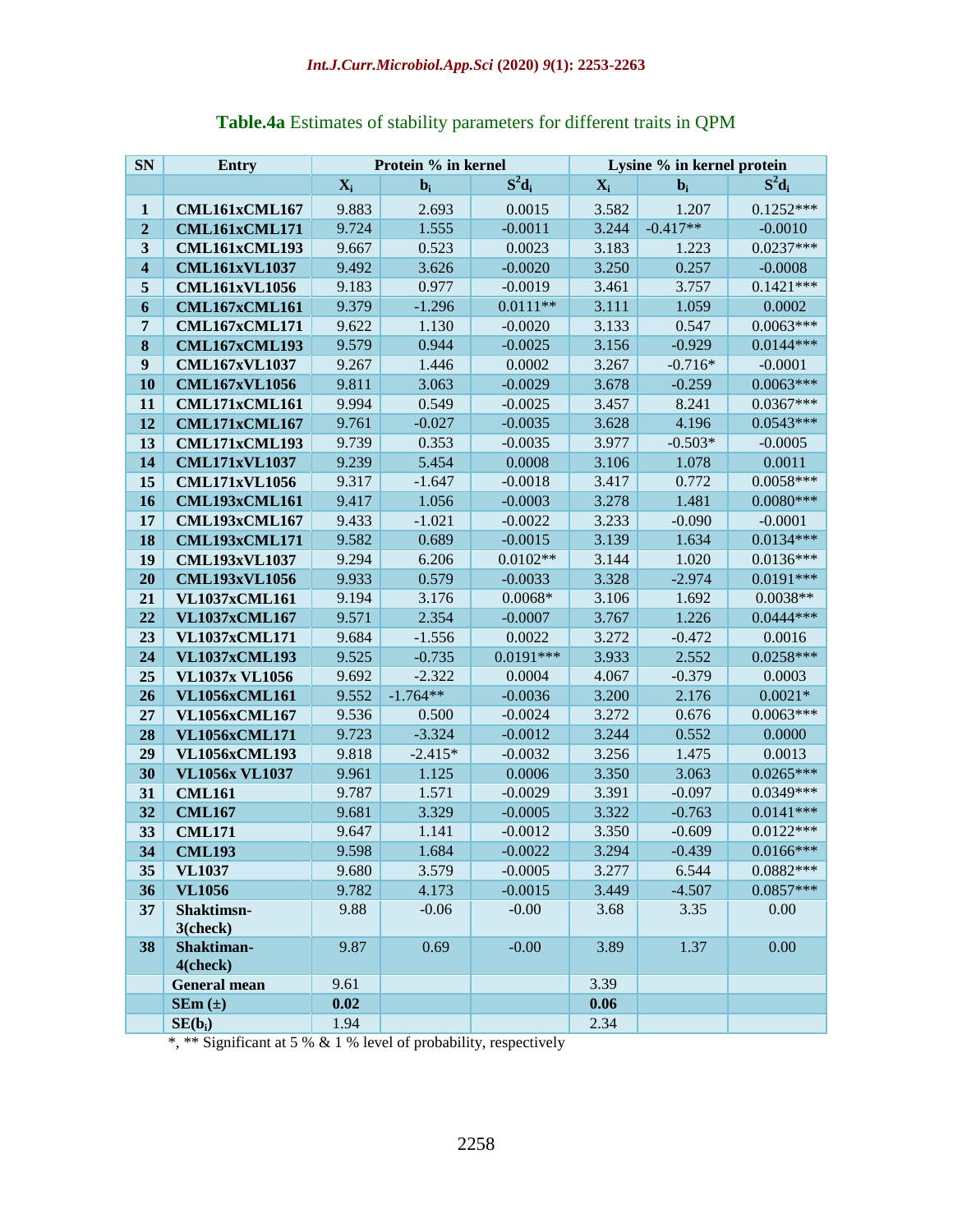|  | Table.4b Estimates of stability parameters for different traits in QPM |  |
|--|------------------------------------------------------------------------|--|
|--|------------------------------------------------------------------------|--|

| S.N                     | <b>Entry</b>          | Tryptophan % in kernel protein |            | Grain yield/plant |         |                  |           |
|-------------------------|-----------------------|--------------------------------|------------|-------------------|---------|------------------|-----------|
|                         |                       | $X_i$                          | $bi$       | $S^2d_i$          | $X_i$   | $\mathbf{b}_{i}$ | $S^2d_i$  |
| $\mathbf{1}$            | CML161xCML167         | 0.894                          | 1.889      | $0.0085***$       | 164.876 | $0.155*$         | 59.264*   |
| $\boldsymbol{2}$        | CML161xCML171         | 0.803                          | $-0.217**$ | 0.0000            | 146.839 | 1.154            | $-12.413$ |
| 3                       | CML161xCML193         | 0.787                          | 2.942      | $0.0013***$       | 140.525 | 1.308            | 5.323     |
| $\overline{\mathbf{4}}$ | <b>CML161xVL1037</b>  | 0.803                          | 0.513      | 0.0000            | 143.486 | 1.139            | 28.738    |
| 5                       | <b>CML161xVL1056</b>  | 0.867                          | 3.547      | $0.0075***$       | 138.506 | 1.301            | 22.758    |
| 6                       | CML167xCML161         | 0.764                          | 0.933      | $0.0001*$         | 166.463 | $0.333*$         | 43.684    |
| 7                       | CML167xCML171         | 0.777                          | 0.756      | $0.0004***$       | 137.479 | $1.349**$        | $-20.757$ |
| $\bf{8}$                | <b>CML167xCML193</b>  | 0.787                          | $-0.247$   | $0.0011***$       | 137.842 | 1.098            | 7.658     |
| $\boldsymbol{9}$        | <b>CML167xVL1037</b>  | 0.817                          | 0.210      | $0.0001*$         | 159.683 | 0.701            | 272.389** |
| 10                      | <b>CML167xVL1056</b>  | 0.912                          | $-0.810$   | $0.0009***$       | 152.578 | 0.252            | 396.064** |
| 11                      | CML171xCML161         | 0.858                          | 8.916*     | $0.0019***$       | 136.518 | 0.980            | 6.405     |
| 12                      | CML171xCML167         | 0.901                          | 4.560      | $0.0035***$       | 144.096 | 1.049            | 61.352*   |
| 13                      | CML171xCML193         | 0.996                          | 0.006      | 0.0000            | 124.630 | 0.959            | 1.086     |
| 14                      | <b>CML171xVL1037</b>  | 0.767                          | 1.028      | 0.0000            | 136.915 | 1.320*           | $-8.718$  |
| 15                      | <b>CML171xVL1056</b>  | 0.850                          | 0.719      | $0.0007***$       | 134.938 | 1.354*           | $-4.800$  |
| 16                      | <b>CML193xCML161</b>  | 0.813                          | 0.837      | $0.0004***$       | 143.045 | 1.170            | 41.879    |
| 17                      | <b>CML193xCML167</b>  | 0.813                          | 0.093      | $0.0001*$         | 133.916 | $1.304*$         | $-2.595$  |
| 18                      | <b>CML193xCML171</b>  | 0.779                          | 1.618      | $0.0006***$       | 135.542 | 1.299            | 63.304*   |
| 19                      | <b>CML193xVL1037</b>  | 0.781                          | 0.402      | $0.0006***$       | 134.927 | 1.251            | 91.249**  |
| 20                      | <b>CML193xVL1056</b>  | 0.833                          | $-1.831$   | $0.0012***$       | 124.905 | $1.602*$         | 20.330    |
| 21                      | <b>VL1037xCML161</b>  | 0.769                          | 1.776      | $0.0001*$         | 131.609 | 1.110            | 28.669    |
| 22                      | <b>VL1037xCML167</b>  | 0.934                          | 2.226      | $0.0029***$       | 137.380 | 1.221            | 11.963    |
| 23                      | <b>VL1037xCML171</b>  | 0.811                          | 0.017      | 0.0001            | 144.008 | 1.492            | 63.329*   |
| 24                      | <b>VL1037xCML193</b>  | 0.983                          | 2.183      | $0.0017***$       | 138.327 | 1.186            | 28.007    |
| 25                      | <b>VL1037x VL1056</b> | 1.033                          | $0.119**$  | $-0.0001$         | 134.690 | 1.054            | 33.253    |
| 26                      | <b>VL1056xCML161</b>  | 0.795                          | 1.038      | $0.0004***$       | 123.683 | 1.291*           | $-15.705$ |
| 27                      | <b>VL1056xCML167</b>  | 0.814                          | 0.961      | $0.0003***$       | 156.361 | 0.446            | 345.587** |
| 28                      | <b>VL1056xCML171</b>  | 0.809                          | 0.278      | 0.0000            | 114.611 | 1.414            | 264.690** |
| 29                      | <b>VL1056xCML193</b>  | 0.808                          | 0.803      | 0.0000            | 127.028 | $1.423**$        | $-28.246$ |
| 30                      | <b>VL1056x VL1037</b> | 0.833                          | 2.502      | $0.0013***$       | 130.841 | 0.804            | 6.484     |
| 31                      | <b>CML161</b>         | 0.849                          | $-2.150$   | $0.0021***$       | 60.606  | $0.591*$         | 1.532     |
| 32                      | <b>CML167</b>         | 0.827                          | $-1.115$   | $0.0015***$       | 62.715  | 0.987            | $-10.104$ |
| 33                      | <b>CML171</b>         | 0.829                          | $-0.283$   | $0.0007***$       | 67.262  | 0.846            | $-16.091$ |
| 34                      | <b>CML193</b>         | 0.821                          | $-0.875$   | $0.0014***$       | 64.534  | $0.742**$        | $-28.288$ |
| 35                      | <b>VL1037</b>         | 0.813                          | 3.837      | $0.0088***$       | 62.108  | $0.614*$         | $-9.536$  |
| 36                      | <b>VL1056</b>         | 0.863                          | $-4.618$   | $0.0058***$       | 68.006  | 0.787            | $-0.590$  |
| 37                      | Shaktimsn-3(check)    | 0.92                           | 3.12       | $0.00**$          | 135.3   | $0.53**$         | $-12.65$  |
| 38                      | Shaktiman-4(check)    | 0.98                           | 2.30       | $0.00**$          | 139.7   | $0.33**$         | $82.60**$ |
|                         | <b>General mean</b>   | 0.84                           |            |                   | 129.1   |                  |           |
|                         | $SEm (\pm)$           | 0.01                           |            |                   | 4.0     |                  |           |
|                         | $SE(b_i)$             | 2.37                           |            |                   | 0.2     |                  |           |

\*, \*\* Significant at 5 % & 1 % level of probability, respectively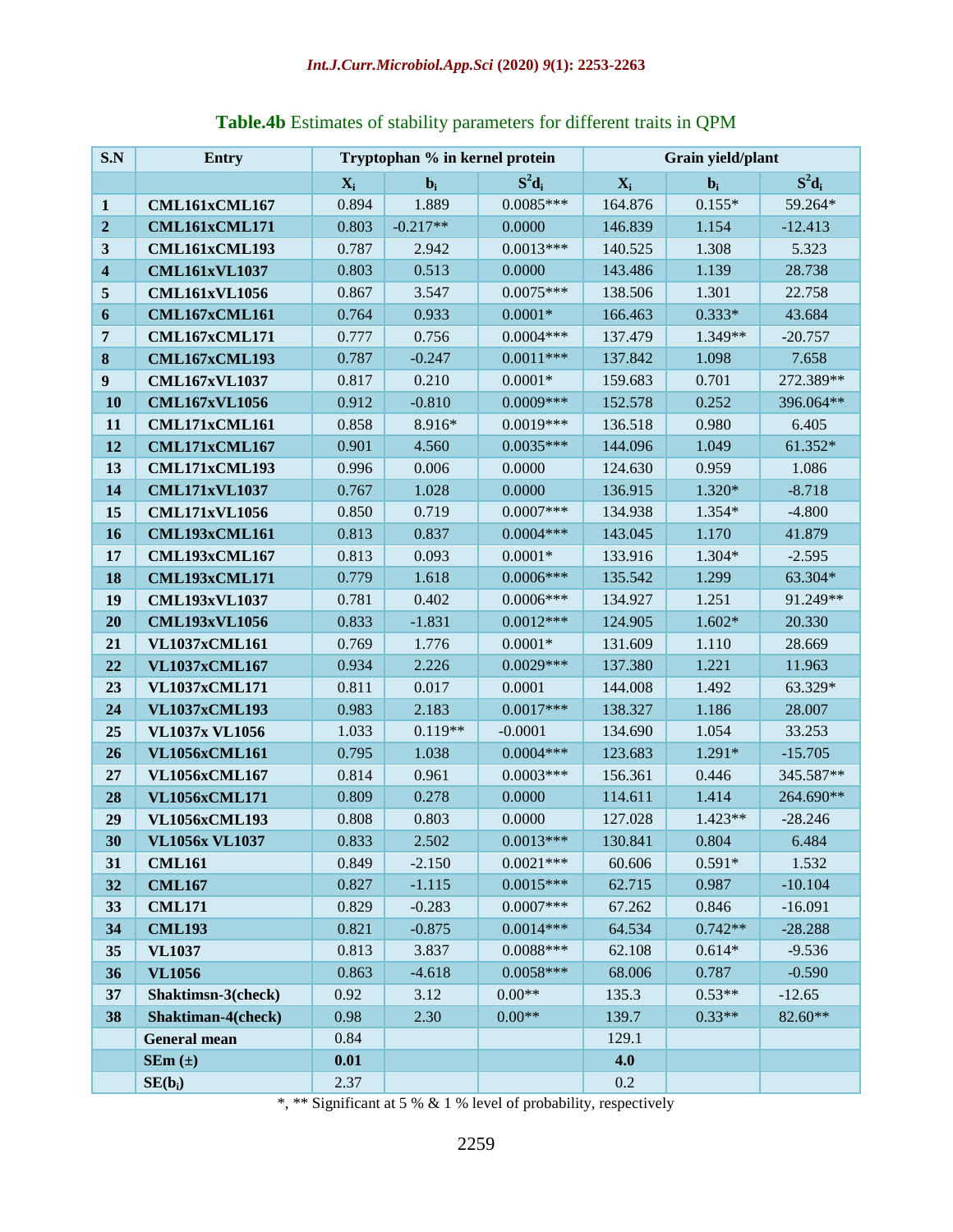| <b>Parameters</b> | <b>Hybrids</b> for all | <b>Hybrids</b> for     | <b>Hybrids</b> for    |
|-------------------|------------------------|------------------------|-----------------------|
|                   | environments           | favourable             | unfavourable          |
|                   |                        | environments           | environments          |
|                   |                        | (Rabi)                 | (Kharif)              |
| Protein %in       | <b>CML171 x CML161</b> | <b>VL1056 x CML193</b> |                       |
| kernel            | VL1056 x VL1037        |                        |                       |
|                   | <b>CML193 x VL1056</b> |                        |                       |
|                   | <b>CML161 x CML167</b> |                        |                       |
|                   | <b>CML167 x VL1056</b> |                        |                       |
| Lysine % in       | VL1037 x VL1056        |                        | CML171 xCML193        |
| kernel protein    |                        |                        |                       |
| Tryptophan % in   | <b>CML171 x CML193</b> |                        | VL1037 x VL1056       |
| kernel protein    |                        |                        |                       |
| Grain yield/plant | CML161 x CML171        | CML167x                | <b>CML167x CML161</b> |
|                   | <b>CML161 x VL1037</b> | <b>CML171</b>          |                       |
|                   | <b>CML193 x CML161</b> | <b>CML171 x VL1037</b> |                       |
|                   | <b>CML161 x CML193</b> | <b>CML171xVL1056</b>   |                       |
|                   | <b>VL1037 x CML193</b> | <b>CML193 x</b>        |                       |
|                   |                        | <b>CML167</b>          |                       |

**Table.5** Stable genotypes for different traits in Maize

From stability analysis studied, it can be inferred that the hybrid. For grain yield per plant showed high mean than the general mean (129.1), regression coefficient more than unity and non-significant deviation from regression were observed in the hybrids CML 167 x CML 171, CML 171 x VL 1037, CML 171 x VL1056 and CML 193 x CML 167 indicating that these hybrids responded to favourable conditions and can produce higher yields when provided with suitable environments. Similar reports were earlier reported by Kalla *et al.,* (2001). The hybrid CML 167 x CML 161 (129.1) showed high mean than the general mean, regression coefficient less than 1 and non-significant deviation from regression was specifically adapted to poor environments and suitable for kharif seasons. These findings are consistent with Rahman *et al.,* (2010), Dushyantha Kumar *et al.,* (2010), Sreedhar *et al.,* (2011). The hybrid CML 161 x CML 171, CML 161 x VL 1037, CML 193 x CML 161, CML 161 x CML 193 and VL1037 x CML 193 appeared with high mean than the general mean, regression coefficient around unity and non-significant deviation from regression are considered to be stable for wider conditions. Similar findings were reported by Gouri Shankar *et al.,* (2008).

Maize protein is highly characterized by high levels of glutamic acid, leucine and low levels of lysine and tryptophan. The QPM endosperm proteins showed significantly higher percentage of lysine and tryptophan. For protein content, high mean than the general mean (9.61), regression coefficient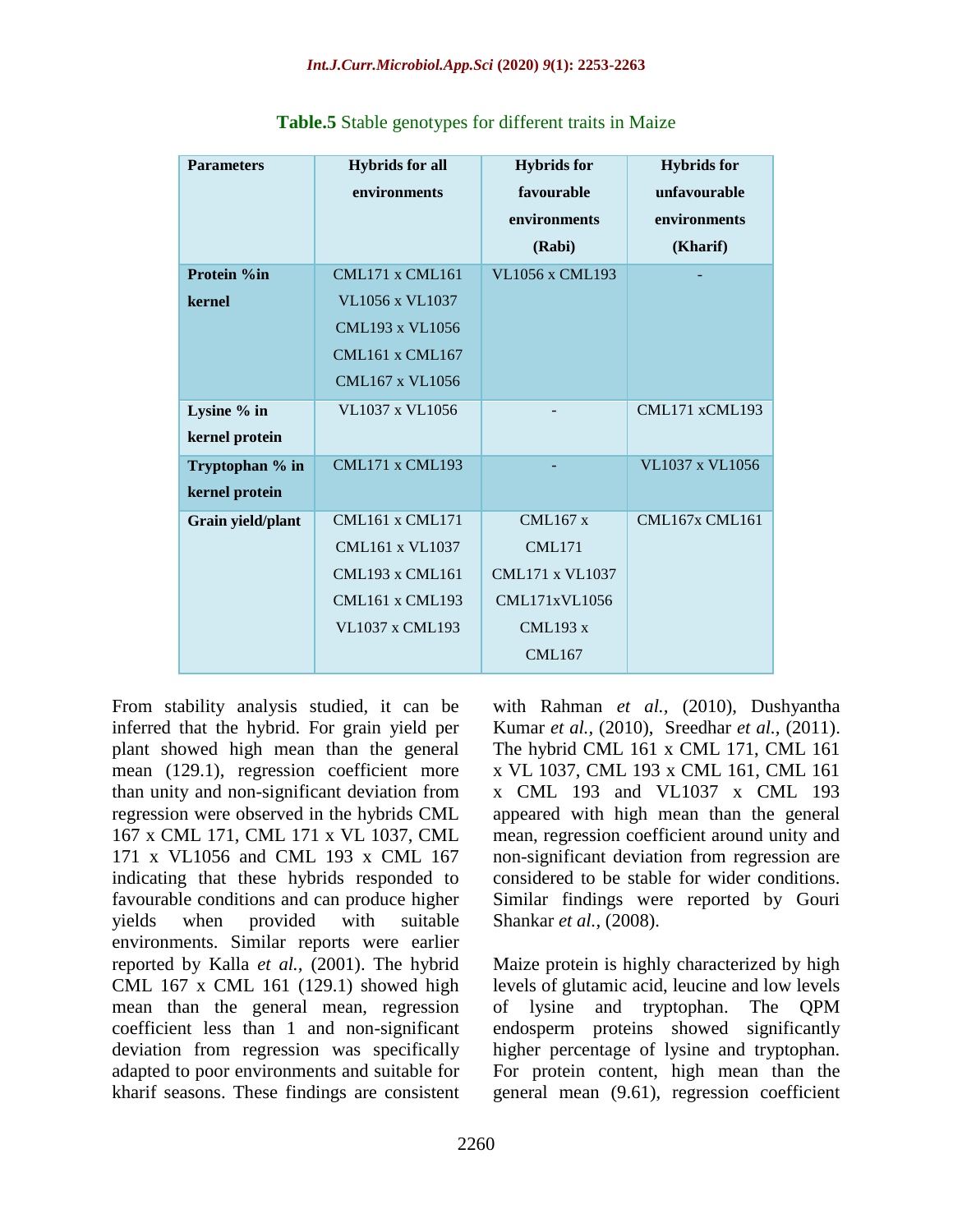more than unity and non-significant deviation from regression as reported by Kozubenko *et al.,* (1990) were observed in the hybrids VL 1056 x CML 193. None of the hybrid showed high mean than the general mean, regression coefficient less than unity, non-significant deviation from regression. The hybrids CML 171x CML 161, VL1056 x VL 1037, CML 193 x VL 1056, CML 161 x CML 167 and CML 167 x VL 1056 showed with high mean than the general mean(9.61), regression coefficient around unity and non-significant deviation from regression. Therefore, these hybrids are recommended for cultivation across the tested environments for particular trait.

For lysine content, none of the hybrid showed high mean than the general mean  $(3.39)$ , regression coefficient more than unity and non-significant deviation from regression. The hybrid CML 171 x CML 193 (3.39) showed high mean than the general mean, regression coefficient less than 1 and nonsignificant deviation from regression was specifically adapted to poor environments and suitable for kharif seasons. The hybrids VL1037 x VL 1056 (3.39) showed high mean than the general mean, regression coefficient around unity and non-significant deviation from regression. Therefore, these hybrids are recommended for cultivation across the tested environments for particular trait.

None of the hybrid showed high mean for tryptophan content than the general mean (0.84), regression coefficient more than unity and non-significant deviation from regression. The hybrid VL 1037 x VL 1057 showed high mean than the general mean (0.84), regression coefficient less than 1 and non-significant deviation from regression was specifically adapted to poor environments and suitable for kharif seasons. The hybrids CML 171 x CML 191 showed high mean than the general mean (0.84), regression coefficient around unity and

non-significant deviation from regression. Therefore, these hybrids are recommended for cultivation across the tested environments for particular trait.

## **Acknowledgement**

The authors are greatfull to Maize section, Bihar Agricultural College, Sabour (Bhagalpur) providing necessary help and cooperation during the research trails. The help and cooperation received from Chairman, PBG BAC, Sabour also acknowledged.

## **References**

- Annicchiarico P., 2002. Genotype environment interaction: Challenges and opportunities for plant breeding and cultivar recommendations. FAO Plant Prod. & Prot. Paper 174. FAO United Nations, Rome.
- Annonymous 2014. Directorate of Economics and Statistics, Department of Agriculture and Cooperation & Farmers and Welfare, Directorate of Economics and Statistics, GoI.
- Annonymous 2015-16. Directorate of Economics and Statistics, Department of Agriculture Cooperation & Farmers and Welfare, Directorate of Economics and Statistics, GoI.
- Bhan M.K., Bhandari N., Bahl R., 2003. Management of the severely malnourished child: perspective from developing countries. BM J 326: 146– 151.
- Bressani R., 1991. Nutritional value of highlysine maize in humans. pp.205-224. In E.T. Mertz (ed.) Quality protein maize. American Association of Cereal Chemists, St. Paul, Minesita,USA.
- Dass S., Kaul J., Manivannan, Singode A., Chikkappa G., 2009a. Single cross hybrid maize – A viable solution in the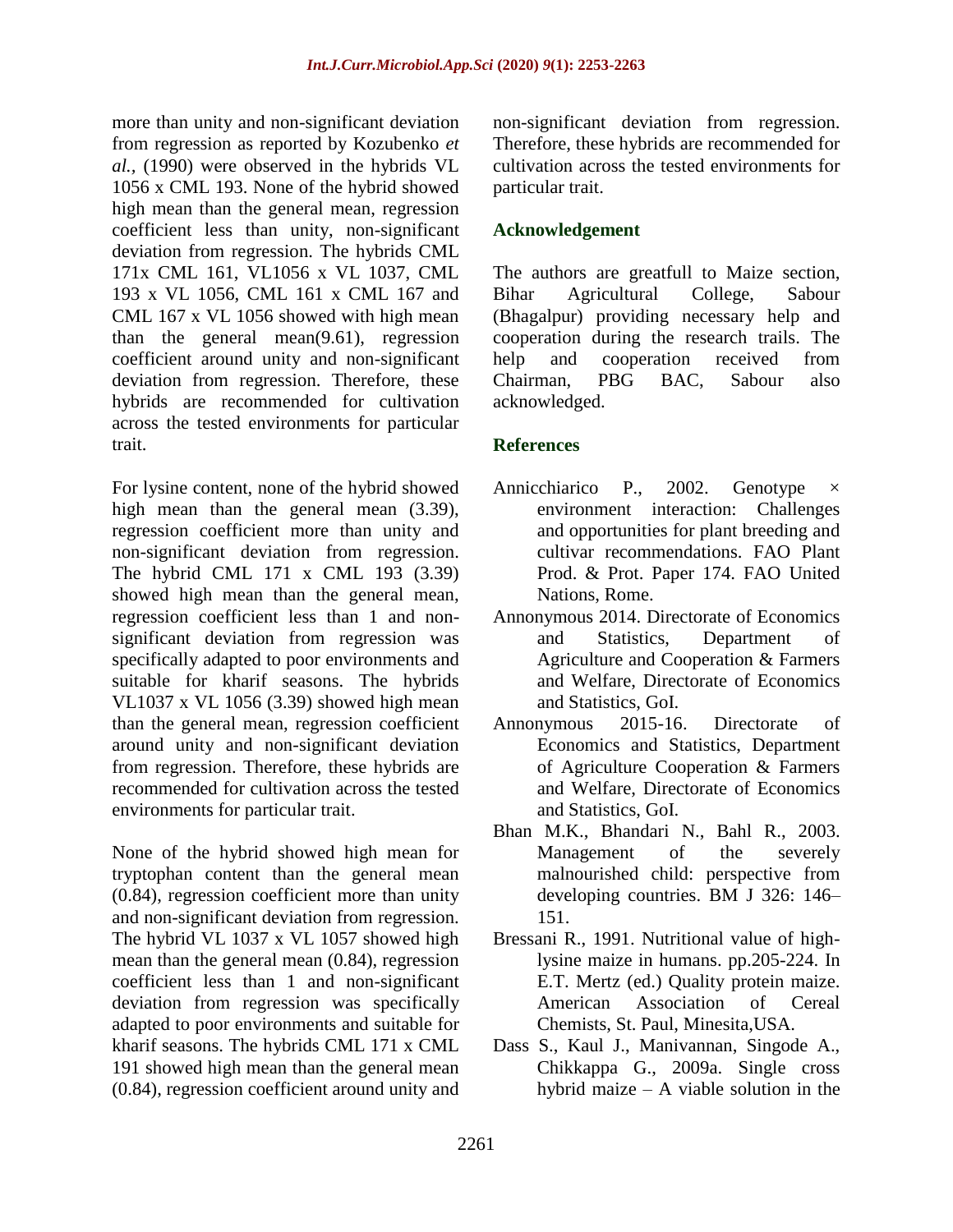changing climate scenario. *Indian Journal of Genetics*, 69(4): 331-334.

- Dass S., Singh M., Serial A.K., Aneja D.R., 1987. Stability analysis in maize. *Crop Improvement,* 14(2)185-187.
- De Bosque C.J., Castellanos E., Bressani N., 1988. In ICAP Report Annual, INCAP,Guetamala.
- Deshpande VN, Dalvi VV (2006) Genotype x Environment interactions in hybrid rice. *Oryza,* 43: 318-319.
- Dushyantha Kumar B. M., Shadakshari Y. G., Krishnamurthy S. L., 2010. Genotype x Environment interaction and stability analysis for grain yield and its components in Halugidda local rice mutants. *Electronic J. of Plant Breeding*, 1(5): 1286- 1289.
- Eberhart S. A., Russell W. A., 1966. Stability parameters for comparing varieties. *Crop Science*, 6: 36-40
- Epinat-Le S., Dousse C. S., Lorgeou J., Denis J. B., Bonhomme R., Carolo Charcosset A., 2001. Interpretation of genotype x environment interactions for early maize hybrids over 12 years. *Crop Sci*., 41: 663–669.
- F.A.O., 1992. Maize in human nutrition. FAO, Rome
- Gouri Shankar V., Ansari N. A., Ilias Ahmed M 2008. Stability analysis using thermo-sensitive genic male syerility (TGMS) system in rice (Oryza sativa L.). *Res. on Crops* 9(1): 141146.
- Graham G. G., J. Lembeke E., Lancho and Morals E., 1980. Quality protein maize, digestability and utilization by recovering malnourished infants. *Pediatrics*, 83: 416-421.
- Griffing B., 1956a. A generalized treatment of the use of diallel cross in quantitive inheritance. *Heredity* 10: 31-50.
- Griffing B., 1956b. Concept of general and specific combining ability in relation to diallel crossing systems. *Australian Journal Biological Science*, 9: 463-493.
- Kalla V., Kumar R., Basandrai A. K., 2001. Combining ability analysis and gene action estimates of yield and yield contributing characters in maize. *Crop Res*., 22 (1): 102-106.
- Kozubenko L. V., Gucrev B.P., Luk-Yasneeko L.M., Rogulina L.V., 1990. Effect of heterosis on content of protein and lysine on the grain of maize hybrids. Selektsiya–isemenovodsvokiev, No.68: 56-59.
- Krishnappa M. R., Chandrappa H. M., Shadakshari H. G., 2009. Stability analysis of medium duration hill zone rice genotypes of Karnataka. *Crop Res*, 38: 141-143.
- Mertz E. T., Bates L. S., Nelson O. E., 1964. Mutant gene that changes protein composition and increases lysine content of maize endosperm. *Science* 145**:** 279-280.
- Morris M. L., Tripp R., Dankyi A. A., 1999. Adoption and impacts of improved maize production technology: A Case Study of the Ghana Grains Development Project. CIMMYT Economics Program Paper 99-01.
- Panwar L. L., Joshi V. N., Ali M., 2008. Genotype x environment interaction in scented rice. *Oryza,* 45: 103-108.
- Prasanna B. M., Vasal S. K., Kassahun B., Singh N . N., 2001. Quality protein maize. *Current Science* 81:1308-1319.
- Rahman H., Durreshawar, Ali S., Iftikhar F., Khalil I. H., Shah S. M. A., Ahmad H., 2010. Stability analysis of maize hybrids across Northwest of Pakistan. *Pak. J. Bot.,* 42(2):1083-1091.
- Ramya K., Senthilkumar N., 2008. Genotype x environment interaction for yield and its component traits in rice (*Oryza sativa* L.). *Crop Improvement*, 35: 11- 15.
- Shiri M., Choukan R., Aliyev R. T., 2010.. Drought tolerance evaluation of maize hybrids using biplot method. *Trends*